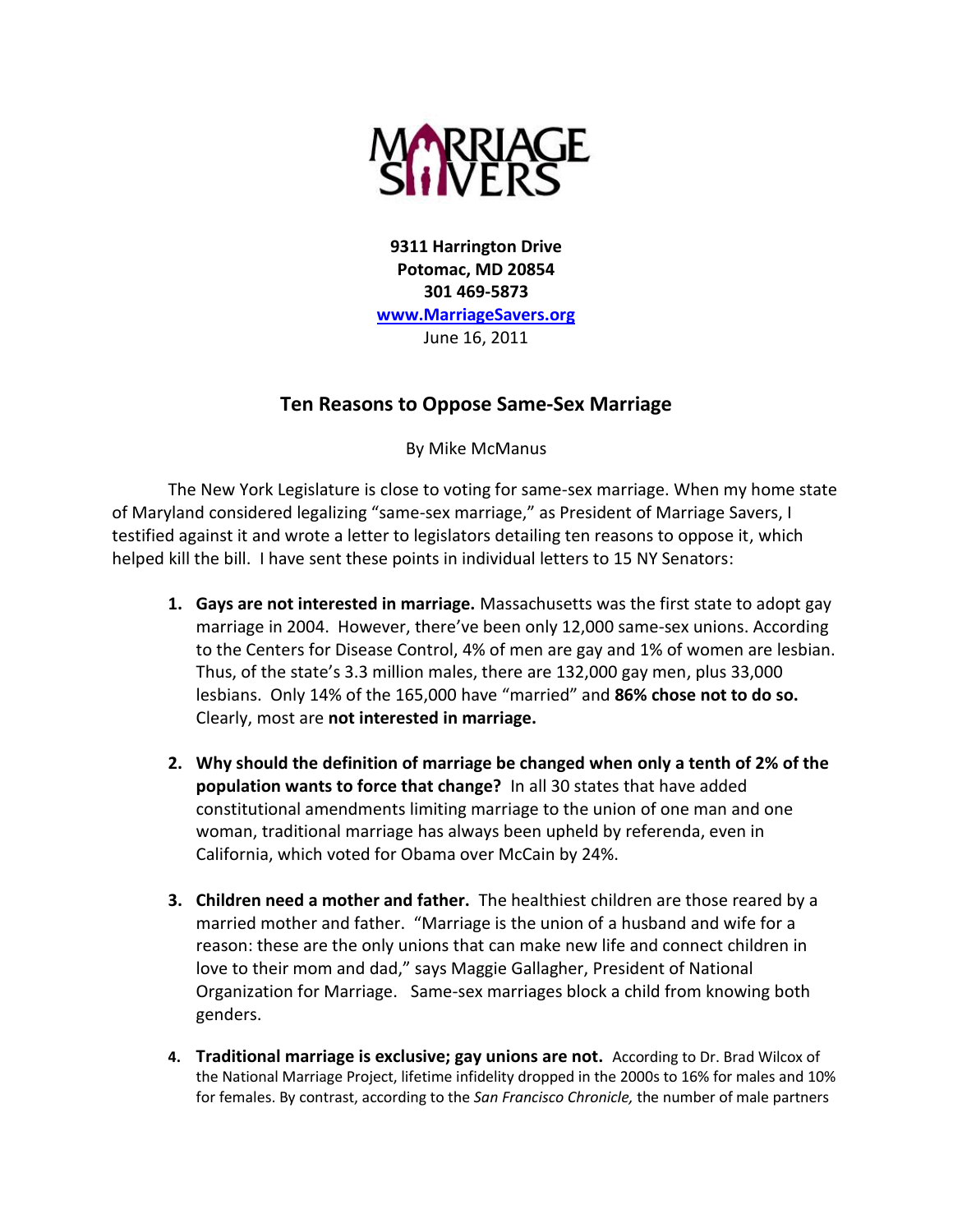of a homosexual was four per month. Is that a healthy environment in which to raise children? Some argue that gay marriage would reduce promiscuity, but two-thirds report sex outside the marriage in the first year.

- **5. States that passed same-sex marriage are rescinding them.** After Maine's Legislature voted for same-sex marriage in 2009, Maine voters repealed the law. Subsequently, two dozen state legislators who voted for it were defeated in 2010.
- **6. Homosexual men are 4% of the population but account for half of all new HIV infections and 85% of syphilis cases.** According to the CDC, men having sex with men (MSM) account for 48% of the one million people living with HIV, (532,000), 53% of new HIV infections (28,700).
- **7. HIV infections are increasing only in gay men, while decreasing among heterosexuals and drug users.** MSM are the only risk group in the U.S. in which new HIV infections have been increasing since the early 1990s.
- **8. Homosexual men are banned from donating blood due to the likelihood they will transmit HIV and other sexually transmitted diseases.** A lifetime ban has been imposed by all collectors of blood on gay men to protect America's blood supply.
- **9. Gay sex is a choice, and one with taxpayer consequences.** Several Marylanders testifying against same-sex marriage spent years in the gay lifestyle, but changed to a heterosexual orientation and have been happily married for years. If same-sex marriage is legalized, more people will be lured into this unhealthy lifestyle. A 20 year-old gay has a 50% chance of becoming HIV positive. Many gays will seek Medicaid to cover costs of deteriorating health. It is not in the interest of taxpayers to induce more people into this destructive, costly lifestyle.
- **10. Gay men live 20 years shorter lives than heterosexuals,** according to the only epidemiological study to date. A tenth of sexually active teens are experimenting with same-sex unions, reports a New York City study, published in the journal *Pediatrics.* Why encourage more teens to experiment with this destructive life style?

In summary, unlike heterosexual marriage in which fidelity is the norm for four out of

five couples, promiscuity is the norm for homosexuals, even those in committed relationships. Only a tenth of gays marry if given the legal opportunity to do so. Most are not interested in marrying .